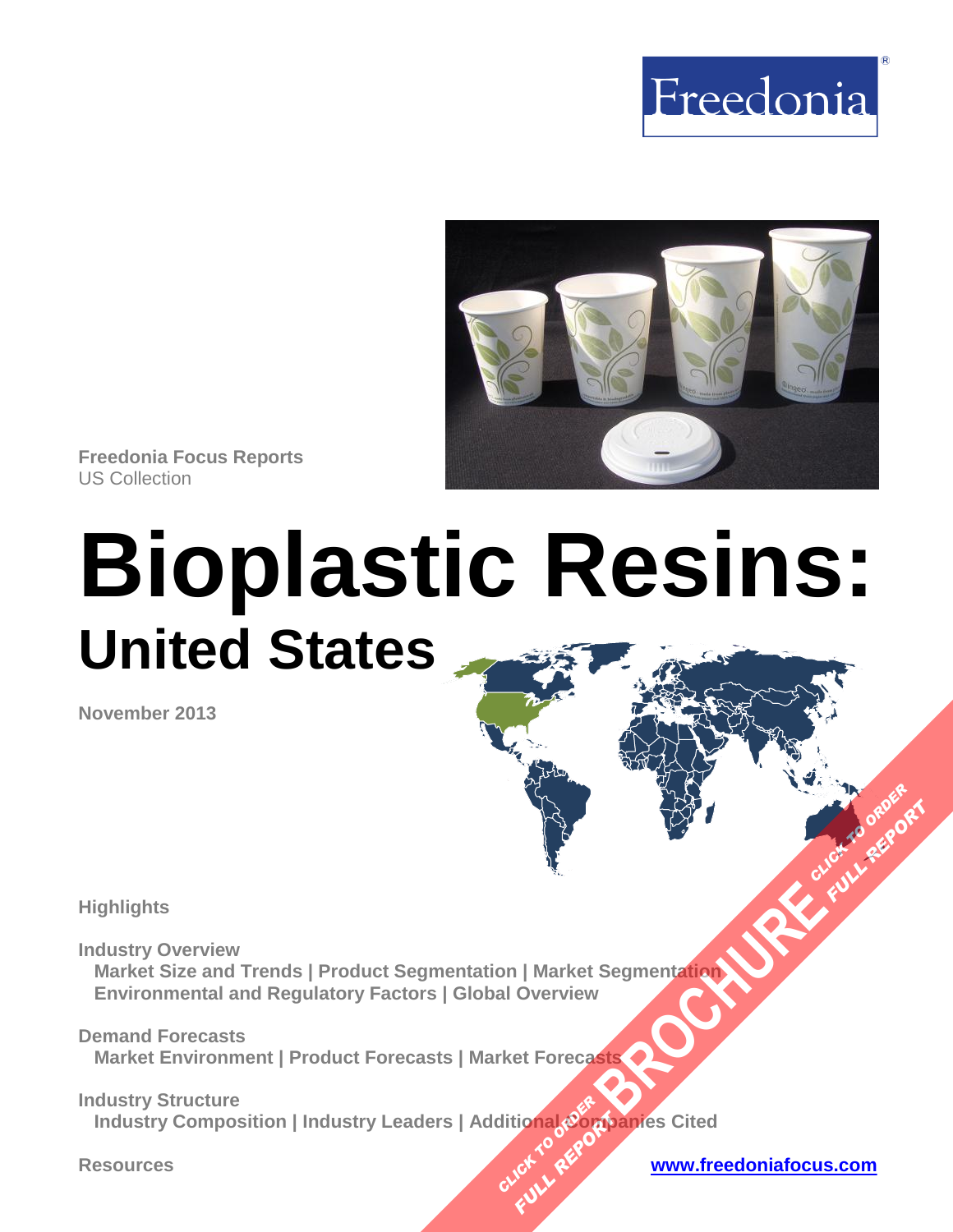#### ABOUT THIS REPORT

#### Scope & Method

This report forecasts US bioplastic resin demand and production in metric tons to 2017. The terms *bioplastic resins* and *bioplastics* are used interchangeably in this report. Total demand is segmented in terms of:

- polylactic acid (PLA)
- starch-based resins
- biobased polyamide
- biobased polyethylene (PE)
- polyester bioplastics
- other bioplastics such as cellulose-based resins and polyhydroxyalkanoates (PHAs).

Only base plastic resins are included in demand totals; coatings, adhesives, composites, compounds, and finished products are not considered. Oxo-biodegradable plastics, which use additives to promote biodegradation, are not covered within the scope of this report because they are not accepted as fully biodegradable by international standards, and they do not compost satisfactorily in actively managed compost facilities. Cellophane, a cellulose-based packaging film, is also excluded.

For biobased resins, it should be noted that only plastics derived entirely from biobased raw materials are included in demand totals. A number of partially biobased plastics on the commercial market are excluded for the purposes of this report, including plastics produced from multiple monomers where only one monomer is plant-based and the others are petrochemical-based.

Total demand is also segmented by market as follows:

- nonpackaging
- packaging.

To illustrate historical trends, total demand is provided in an annual series from 2002 to 2012; production and the various demand segments are reported at five-year intervals for 2007 and 2012. Forecasts emanate from the identification and analysis of pertinent statistical relationships and other historical trends/events as well as their expected progression/impact over the forecast period. Changes in quantities between reported years of a given total or segment are typically provided in terms of five-year compound annual growth rates (CAGRs). For the sake of brevity, forecasts are generally stated in smoothed CAGR-based descriptions to the forecast year, such as "demand is projected to rise 3.2% annually through 2017." The result of any particular year over that period, however, may exhibit volatility and depart from a smoothed, long-term trend, as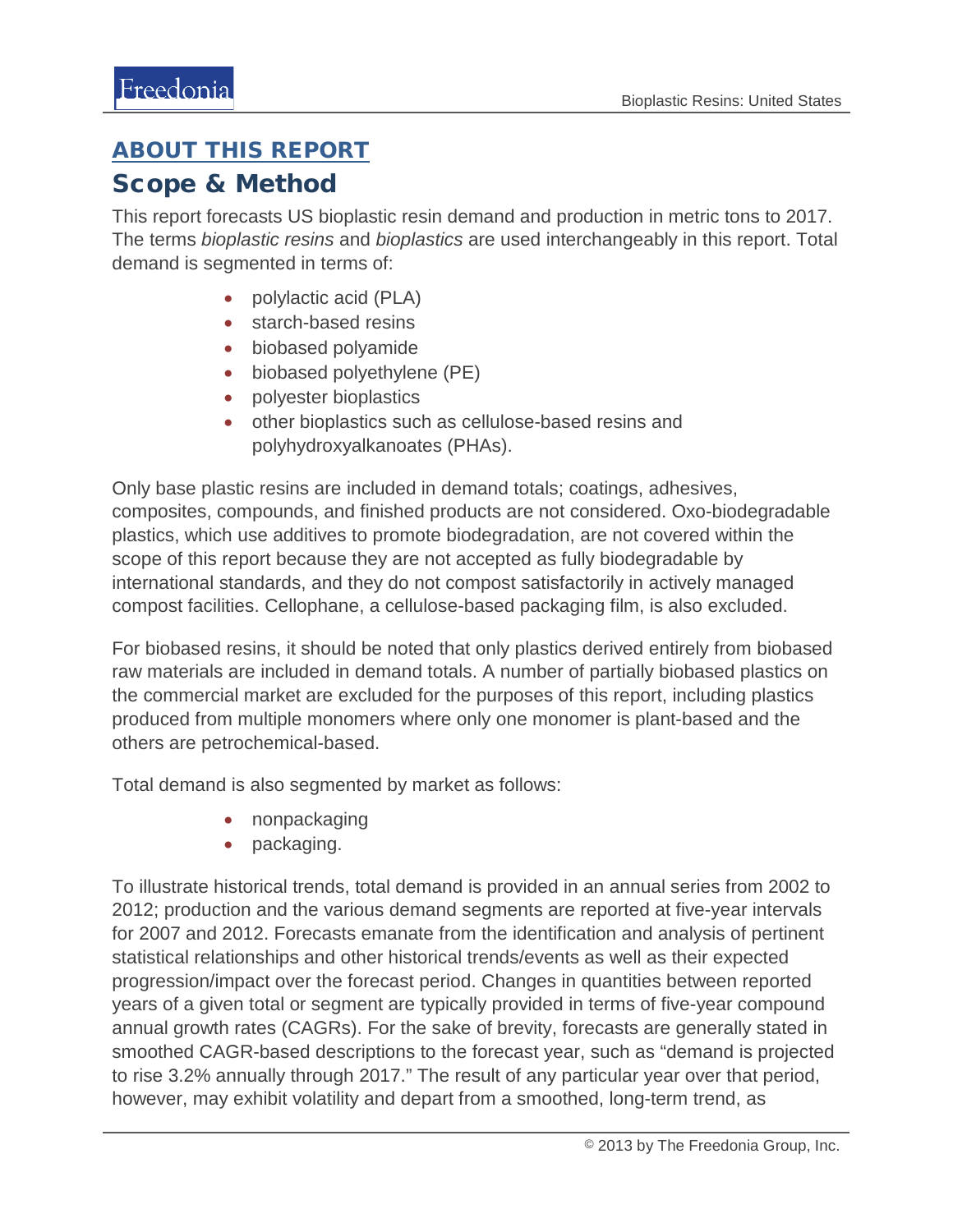historical data typically illustrate.

Key macroeconomic indicators are also provided at five-year intervals with CAGRs for the years corresponding to other reported figures. Other various topics, including profiles of pertinent leading suppliers, are covered in this report. A full outline of report items by page is available in the [Table of Contents.](#page-3-0)

### Sources

*Bioplastic Resins: United States* is based on *[World Bioplastics](http://www.freedoniagroup.com/DocumentDetails.aspx?ReferrerId=FL-FOCUS&studyid=3089)*, a comprehensive industry study published by The Freedonia Group in November 2013. Reported findings represent the synthesis and analysis of data from various primary, secondary, macroeconomic, and demographic sources including:

- firms participating in the industry, and their suppliers and customers
- government/public agencies
- national, regional, and international non-governmental organizations
- trade associations and their publications
- the business and trade press
- The Freedonia Group Consensus Forecasts dated June 2013 and August 2013
- the findings of other industry studies by The Freedonia Group.

Specific sources and additional resources are listed in the Resources section of this publication for reference and to facilitate further research.

# Industry Codes

The topic of this report is related to the following industry codes:

| <b>NAICS/SCIAN 2007</b>                       |                                                                                                                | <b>SIC</b>                     |                                                                                                                                             |
|-----------------------------------------------|----------------------------------------------------------------------------------------------------------------|--------------------------------|---------------------------------------------------------------------------------------------------------------------------------------------|
| North American Industry Classification System |                                                                                                                | <b>Standard Industry Codes</b> |                                                                                                                                             |
| 325211<br>325991                              | <b>Plastics Material and Resin</b><br>Manufacturing<br><b>Custom Compounding of Purchased</b><br><b>Resins</b> | 2821<br>3087                   | Plastics Materials, Synthetic Resins, and<br>Nonvulcanizable Elastomers<br><b>Custom Compounding of Purchased</b><br><b>Plastics Resins</b> |

# Copyright & Licensing

The full report is protected by copyright laws of the United States of America and international treaties. The entire contents of the publication are copyrighted by The Freedonia Group, Inc.